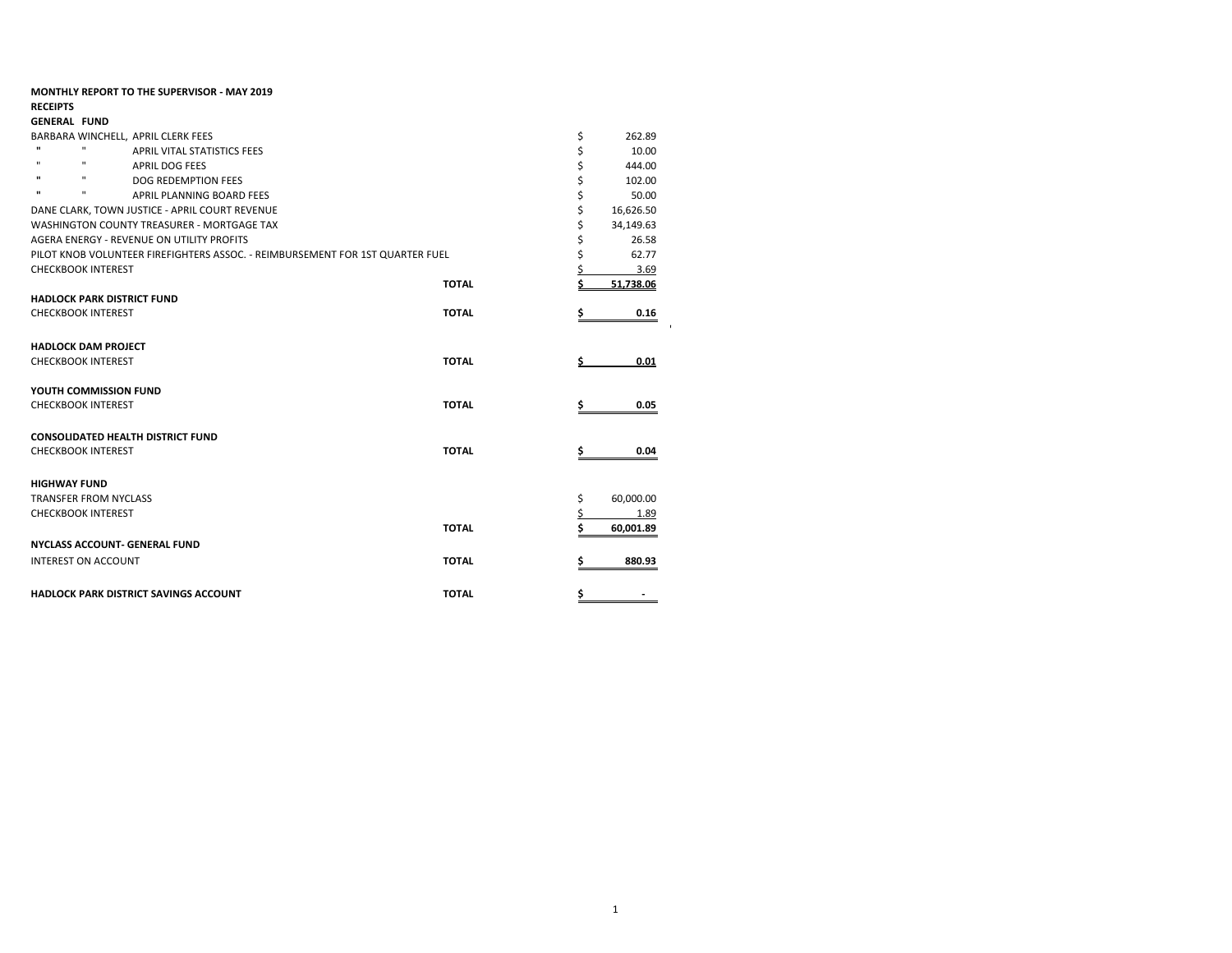| <b>INTEREST ON ACCOUNT</b><br><b>TOTAL</b><br>1,801.91<br><b>LOSAP SAVINGS ACCOUNT</b><br><b>TOTAL</b><br><b>INTEREST ON ACCOUNT</b><br>0.78<br>Ş<br>MEDICAL REIMBURSEMENT ACCOUNT<br>TOWN OF FORT ANN HIGHWAY FUND<br>5,000.00<br>\$<br>\$<br><b>CHECKBOOK INTEREST</b><br>0.26<br><b>TOTAL</b><br>5,000.26<br>\$<br><b>HIGHWAY</b><br><b>GENERAL</b><br><b>HADLOCK PARK DISTRICT</b><br><b>TRUST &amp; AGENCY FUND</b><br>NYS RETIREMENT<br>\$1,170.87<br>\$<br>728.94<br>\$<br>\$<br><b>HEALTH &amp; DENTAL INSURANCE</b><br>\$10,618.75<br>\$<br>1,217.17<br>\$<br>\$<br><b>STATE TAX</b><br>\$1,423.48<br>755.69<br>\$<br>\$<br><b>FEDERAL TAX</b><br>\$3,143.00<br>2,176.00<br>\$<br>\$<br><b>FICA</b><br>\$.<br>5,183.32<br>3,228.54<br>DEFFERED COMPENSATION<br>201.73<br>\$<br>\$<br>\$<br><b>CHILD SUPPORT</b><br>1,500.00<br>\$<br>\$<br>\$.<br>Ś<br>PAID FAMILY LEAVE<br>53.87<br>10.47<br>Ś<br>ς<br><b>CREDIT UNION</b><br>1,911.00<br>Ś<br>Ś<br>Ś.<br>1,113.00<br><b>AFLAC</b><br>841.65<br>376.26<br>\$<br><b>TOTALS</b><br>\$26,047.67<br>9,606.07<br>\$<br>$\overline{a}$<br><b>TOTAL</b><br><b>INTEREST</b><br>Ś<br>0.37<br>35,654.11<br>S<br><b>DISBURSEMENTS</b><br><b>GENERAL FUND</b><br><b>HIGHWAY FUND-O/V</b><br>\$<br>STATE COMPTROLLER - STATE SHARE OF JUSTICE COURT REVENUE<br>\$11,091.50<br>ABSTRACT<br>11,878.93<br>\$<br>\$<br>PAYROLL<br>21,658.23<br><b>HEALTH INSURANCE</b><br>15,092.35<br>\$<br>PAYROLL<br><b>TOWN SHARE FICA</b><br>1,614.27<br>\$<br>35,187.00<br><b>TOWN BOARD EXPENSE</b><br>\$<br>TOWN SHARE FICA<br>2,591.66<br>\$<br><b>ASSESSOR EXPENSE</b><br>114.81<br>Ś<br>64,749.94<br>Ś<br><b>CENTRAL COMMUNICATIONS</b><br>310.32<br><b>HIGHWAY FUND - T/W</b><br>\$<br><b>ATTORNEY EXPENSE</b><br>2,371.50<br>ABSTRACT<br>Ś<br>18,433.58<br>Ś<br>UNALLOCATED INSURANCE EXPENSE<br>33,301.88<br>\$<br>PLANNING BOARD EXPENSE<br>112.00<br>Ś<br>83,183.52<br><b>TOTAL HIGHWAY</b><br>\$<br><b>JUSTICE COURT EXPENSE</b><br>508.39<br>\$<br>SUPERVISORS EXPENSE<br>105.37<br>\$<br>TAX COLLECTORS EXPENSE<br>757.77<br>Ś<br>580.00<br><b>CENTRAL MAILINGS</b><br><b>TRUST &amp; AGENCY FUND</b><br>\$<br>\$<br><b>ENGINEER</b><br>2,000.00<br><b>FICA</b><br>8,411.86<br>\$<br>\$<br>SAFETY INSPECTION EXPENSE<br>49.81<br><b>STATE TAX</b><br>2,179.17<br>Ś<br>FIRE COMPANY - FUEL<br>Ś<br>5,319.00<br>120.44<br><b>FEDERAL TAX</b><br>DOG CONTROL EXPENSE<br>\$<br>50.00<br>HEALTH INSURANCE<br>\$<br>11,835.92<br>Ś<br>\$<br><b>STREET LIGHTS</b><br>183.08<br><b>CREDIT UNION</b><br>3,024.00<br>Ś<br>HIGHWAY SUPT. EXPENSE<br>\$<br><b>CHILD SUPPORT</b><br>1,500.00<br>\$<br>TOWN CLERKS EXPENSE<br>Ś<br>87.53<br>AFLAC<br>1,178.82<br>Ś<br><b>HEALTH INSURANCE</b><br>1,036.69<br>RETIREMENT<br>3,315.41<br><b>BUILDINGS EXPENSE</b><br>6,794.06<br>DEFFERRED COMP.<br>\$<br>201.73<br>Ś<br><b>TOTAL</b><br>82.847.65<br><b>TOTAL</b><br>36,965.91 | <b>NYCLASS ACCOUNT - HIGHWAY FUND</b> |  |  |  |
|-------------------------------------------------------------------------------------------------------------------------------------------------------------------------------------------------------------------------------------------------------------------------------------------------------------------------------------------------------------------------------------------------------------------------------------------------------------------------------------------------------------------------------------------------------------------------------------------------------------------------------------------------------------------------------------------------------------------------------------------------------------------------------------------------------------------------------------------------------------------------------------------------------------------------------------------------------------------------------------------------------------------------------------------------------------------------------------------------------------------------------------------------------------------------------------------------------------------------------------------------------------------------------------------------------------------------------------------------------------------------------------------------------------------------------------------------------------------------------------------------------------------------------------------------------------------------------------------------------------------------------------------------------------------------------------------------------------------------------------------------------------------------------------------------------------------------------------------------------------------------------------------------------------------------------------------------------------------------------------------------------------------------------------------------------------------------------------------------------------------------------------------------------------------------------------------------------------------------------------------------------------------------------------------------------------------------------------------------------------------------------------------------------------------------------------------------------------------------------------------------------------------------------------------------------------------------------------------------------------------------------------------------------------------------------------------------------------------------------------------------------------------------------------------------------------------------------------------------------------------------------------------------------------|---------------------------------------|--|--|--|
|                                                                                                                                                                                                                                                                                                                                                                                                                                                                                                                                                                                                                                                                                                                                                                                                                                                                                                                                                                                                                                                                                                                                                                                                                                                                                                                                                                                                                                                                                                                                                                                                                                                                                                                                                                                                                                                                                                                                                                                                                                                                                                                                                                                                                                                                                                                                                                                                                                                                                                                                                                                                                                                                                                                                                                                                                                                                                                             |                                       |  |  |  |
|                                                                                                                                                                                                                                                                                                                                                                                                                                                                                                                                                                                                                                                                                                                                                                                                                                                                                                                                                                                                                                                                                                                                                                                                                                                                                                                                                                                                                                                                                                                                                                                                                                                                                                                                                                                                                                                                                                                                                                                                                                                                                                                                                                                                                                                                                                                                                                                                                                                                                                                                                                                                                                                                                                                                                                                                                                                                                                             |                                       |  |  |  |
|                                                                                                                                                                                                                                                                                                                                                                                                                                                                                                                                                                                                                                                                                                                                                                                                                                                                                                                                                                                                                                                                                                                                                                                                                                                                                                                                                                                                                                                                                                                                                                                                                                                                                                                                                                                                                                                                                                                                                                                                                                                                                                                                                                                                                                                                                                                                                                                                                                                                                                                                                                                                                                                                                                                                                                                                                                                                                                             |                                       |  |  |  |
|                                                                                                                                                                                                                                                                                                                                                                                                                                                                                                                                                                                                                                                                                                                                                                                                                                                                                                                                                                                                                                                                                                                                                                                                                                                                                                                                                                                                                                                                                                                                                                                                                                                                                                                                                                                                                                                                                                                                                                                                                                                                                                                                                                                                                                                                                                                                                                                                                                                                                                                                                                                                                                                                                                                                                                                                                                                                                                             |                                       |  |  |  |
|                                                                                                                                                                                                                                                                                                                                                                                                                                                                                                                                                                                                                                                                                                                                                                                                                                                                                                                                                                                                                                                                                                                                                                                                                                                                                                                                                                                                                                                                                                                                                                                                                                                                                                                                                                                                                                                                                                                                                                                                                                                                                                                                                                                                                                                                                                                                                                                                                                                                                                                                                                                                                                                                                                                                                                                                                                                                                                             |                                       |  |  |  |
|                                                                                                                                                                                                                                                                                                                                                                                                                                                                                                                                                                                                                                                                                                                                                                                                                                                                                                                                                                                                                                                                                                                                                                                                                                                                                                                                                                                                                                                                                                                                                                                                                                                                                                                                                                                                                                                                                                                                                                                                                                                                                                                                                                                                                                                                                                                                                                                                                                                                                                                                                                                                                                                                                                                                                                                                                                                                                                             |                                       |  |  |  |
|                                                                                                                                                                                                                                                                                                                                                                                                                                                                                                                                                                                                                                                                                                                                                                                                                                                                                                                                                                                                                                                                                                                                                                                                                                                                                                                                                                                                                                                                                                                                                                                                                                                                                                                                                                                                                                                                                                                                                                                                                                                                                                                                                                                                                                                                                                                                                                                                                                                                                                                                                                                                                                                                                                                                                                                                                                                                                                             |                                       |  |  |  |
|                                                                                                                                                                                                                                                                                                                                                                                                                                                                                                                                                                                                                                                                                                                                                                                                                                                                                                                                                                                                                                                                                                                                                                                                                                                                                                                                                                                                                                                                                                                                                                                                                                                                                                                                                                                                                                                                                                                                                                                                                                                                                                                                                                                                                                                                                                                                                                                                                                                                                                                                                                                                                                                                                                                                                                                                                                                                                                             |                                       |  |  |  |
|                                                                                                                                                                                                                                                                                                                                                                                                                                                                                                                                                                                                                                                                                                                                                                                                                                                                                                                                                                                                                                                                                                                                                                                                                                                                                                                                                                                                                                                                                                                                                                                                                                                                                                                                                                                                                                                                                                                                                                                                                                                                                                                                                                                                                                                                                                                                                                                                                                                                                                                                                                                                                                                                                                                                                                                                                                                                                                             |                                       |  |  |  |
|                                                                                                                                                                                                                                                                                                                                                                                                                                                                                                                                                                                                                                                                                                                                                                                                                                                                                                                                                                                                                                                                                                                                                                                                                                                                                                                                                                                                                                                                                                                                                                                                                                                                                                                                                                                                                                                                                                                                                                                                                                                                                                                                                                                                                                                                                                                                                                                                                                                                                                                                                                                                                                                                                                                                                                                                                                                                                                             |                                       |  |  |  |
|                                                                                                                                                                                                                                                                                                                                                                                                                                                                                                                                                                                                                                                                                                                                                                                                                                                                                                                                                                                                                                                                                                                                                                                                                                                                                                                                                                                                                                                                                                                                                                                                                                                                                                                                                                                                                                                                                                                                                                                                                                                                                                                                                                                                                                                                                                                                                                                                                                                                                                                                                                                                                                                                                                                                                                                                                                                                                                             |                                       |  |  |  |
|                                                                                                                                                                                                                                                                                                                                                                                                                                                                                                                                                                                                                                                                                                                                                                                                                                                                                                                                                                                                                                                                                                                                                                                                                                                                                                                                                                                                                                                                                                                                                                                                                                                                                                                                                                                                                                                                                                                                                                                                                                                                                                                                                                                                                                                                                                                                                                                                                                                                                                                                                                                                                                                                                                                                                                                                                                                                                                             |                                       |  |  |  |
|                                                                                                                                                                                                                                                                                                                                                                                                                                                                                                                                                                                                                                                                                                                                                                                                                                                                                                                                                                                                                                                                                                                                                                                                                                                                                                                                                                                                                                                                                                                                                                                                                                                                                                                                                                                                                                                                                                                                                                                                                                                                                                                                                                                                                                                                                                                                                                                                                                                                                                                                                                                                                                                                                                                                                                                                                                                                                                             |                                       |  |  |  |
|                                                                                                                                                                                                                                                                                                                                                                                                                                                                                                                                                                                                                                                                                                                                                                                                                                                                                                                                                                                                                                                                                                                                                                                                                                                                                                                                                                                                                                                                                                                                                                                                                                                                                                                                                                                                                                                                                                                                                                                                                                                                                                                                                                                                                                                                                                                                                                                                                                                                                                                                                                                                                                                                                                                                                                                                                                                                                                             |                                       |  |  |  |
|                                                                                                                                                                                                                                                                                                                                                                                                                                                                                                                                                                                                                                                                                                                                                                                                                                                                                                                                                                                                                                                                                                                                                                                                                                                                                                                                                                                                                                                                                                                                                                                                                                                                                                                                                                                                                                                                                                                                                                                                                                                                                                                                                                                                                                                                                                                                                                                                                                                                                                                                                                                                                                                                                                                                                                                                                                                                                                             |                                       |  |  |  |
|                                                                                                                                                                                                                                                                                                                                                                                                                                                                                                                                                                                                                                                                                                                                                                                                                                                                                                                                                                                                                                                                                                                                                                                                                                                                                                                                                                                                                                                                                                                                                                                                                                                                                                                                                                                                                                                                                                                                                                                                                                                                                                                                                                                                                                                                                                                                                                                                                                                                                                                                                                                                                                                                                                                                                                                                                                                                                                             |                                       |  |  |  |
|                                                                                                                                                                                                                                                                                                                                                                                                                                                                                                                                                                                                                                                                                                                                                                                                                                                                                                                                                                                                                                                                                                                                                                                                                                                                                                                                                                                                                                                                                                                                                                                                                                                                                                                                                                                                                                                                                                                                                                                                                                                                                                                                                                                                                                                                                                                                                                                                                                                                                                                                                                                                                                                                                                                                                                                                                                                                                                             |                                       |  |  |  |
|                                                                                                                                                                                                                                                                                                                                                                                                                                                                                                                                                                                                                                                                                                                                                                                                                                                                                                                                                                                                                                                                                                                                                                                                                                                                                                                                                                                                                                                                                                                                                                                                                                                                                                                                                                                                                                                                                                                                                                                                                                                                                                                                                                                                                                                                                                                                                                                                                                                                                                                                                                                                                                                                                                                                                                                                                                                                                                             |                                       |  |  |  |
|                                                                                                                                                                                                                                                                                                                                                                                                                                                                                                                                                                                                                                                                                                                                                                                                                                                                                                                                                                                                                                                                                                                                                                                                                                                                                                                                                                                                                                                                                                                                                                                                                                                                                                                                                                                                                                                                                                                                                                                                                                                                                                                                                                                                                                                                                                                                                                                                                                                                                                                                                                                                                                                                                                                                                                                                                                                                                                             |                                       |  |  |  |
|                                                                                                                                                                                                                                                                                                                                                                                                                                                                                                                                                                                                                                                                                                                                                                                                                                                                                                                                                                                                                                                                                                                                                                                                                                                                                                                                                                                                                                                                                                                                                                                                                                                                                                                                                                                                                                                                                                                                                                                                                                                                                                                                                                                                                                                                                                                                                                                                                                                                                                                                                                                                                                                                                                                                                                                                                                                                                                             |                                       |  |  |  |
|                                                                                                                                                                                                                                                                                                                                                                                                                                                                                                                                                                                                                                                                                                                                                                                                                                                                                                                                                                                                                                                                                                                                                                                                                                                                                                                                                                                                                                                                                                                                                                                                                                                                                                                                                                                                                                                                                                                                                                                                                                                                                                                                                                                                                                                                                                                                                                                                                                                                                                                                                                                                                                                                                                                                                                                                                                                                                                             |                                       |  |  |  |
|                                                                                                                                                                                                                                                                                                                                                                                                                                                                                                                                                                                                                                                                                                                                                                                                                                                                                                                                                                                                                                                                                                                                                                                                                                                                                                                                                                                                                                                                                                                                                                                                                                                                                                                                                                                                                                                                                                                                                                                                                                                                                                                                                                                                                                                                                                                                                                                                                                                                                                                                                                                                                                                                                                                                                                                                                                                                                                             |                                       |  |  |  |
|                                                                                                                                                                                                                                                                                                                                                                                                                                                                                                                                                                                                                                                                                                                                                                                                                                                                                                                                                                                                                                                                                                                                                                                                                                                                                                                                                                                                                                                                                                                                                                                                                                                                                                                                                                                                                                                                                                                                                                                                                                                                                                                                                                                                                                                                                                                                                                                                                                                                                                                                                                                                                                                                                                                                                                                                                                                                                                             |                                       |  |  |  |
|                                                                                                                                                                                                                                                                                                                                                                                                                                                                                                                                                                                                                                                                                                                                                                                                                                                                                                                                                                                                                                                                                                                                                                                                                                                                                                                                                                                                                                                                                                                                                                                                                                                                                                                                                                                                                                                                                                                                                                                                                                                                                                                                                                                                                                                                                                                                                                                                                                                                                                                                                                                                                                                                                                                                                                                                                                                                                                             |                                       |  |  |  |
|                                                                                                                                                                                                                                                                                                                                                                                                                                                                                                                                                                                                                                                                                                                                                                                                                                                                                                                                                                                                                                                                                                                                                                                                                                                                                                                                                                                                                                                                                                                                                                                                                                                                                                                                                                                                                                                                                                                                                                                                                                                                                                                                                                                                                                                                                                                                                                                                                                                                                                                                                                                                                                                                                                                                                                                                                                                                                                             |                                       |  |  |  |
|                                                                                                                                                                                                                                                                                                                                                                                                                                                                                                                                                                                                                                                                                                                                                                                                                                                                                                                                                                                                                                                                                                                                                                                                                                                                                                                                                                                                                                                                                                                                                                                                                                                                                                                                                                                                                                                                                                                                                                                                                                                                                                                                                                                                                                                                                                                                                                                                                                                                                                                                                                                                                                                                                                                                                                                                                                                                                                             |                                       |  |  |  |
|                                                                                                                                                                                                                                                                                                                                                                                                                                                                                                                                                                                                                                                                                                                                                                                                                                                                                                                                                                                                                                                                                                                                                                                                                                                                                                                                                                                                                                                                                                                                                                                                                                                                                                                                                                                                                                                                                                                                                                                                                                                                                                                                                                                                                                                                                                                                                                                                                                                                                                                                                                                                                                                                                                                                                                                                                                                                                                             |                                       |  |  |  |
|                                                                                                                                                                                                                                                                                                                                                                                                                                                                                                                                                                                                                                                                                                                                                                                                                                                                                                                                                                                                                                                                                                                                                                                                                                                                                                                                                                                                                                                                                                                                                                                                                                                                                                                                                                                                                                                                                                                                                                                                                                                                                                                                                                                                                                                                                                                                                                                                                                                                                                                                                                                                                                                                                                                                                                                                                                                                                                             |                                       |  |  |  |
|                                                                                                                                                                                                                                                                                                                                                                                                                                                                                                                                                                                                                                                                                                                                                                                                                                                                                                                                                                                                                                                                                                                                                                                                                                                                                                                                                                                                                                                                                                                                                                                                                                                                                                                                                                                                                                                                                                                                                                                                                                                                                                                                                                                                                                                                                                                                                                                                                                                                                                                                                                                                                                                                                                                                                                                                                                                                                                             |                                       |  |  |  |
|                                                                                                                                                                                                                                                                                                                                                                                                                                                                                                                                                                                                                                                                                                                                                                                                                                                                                                                                                                                                                                                                                                                                                                                                                                                                                                                                                                                                                                                                                                                                                                                                                                                                                                                                                                                                                                                                                                                                                                                                                                                                                                                                                                                                                                                                                                                                                                                                                                                                                                                                                                                                                                                                                                                                                                                                                                                                                                             |                                       |  |  |  |
|                                                                                                                                                                                                                                                                                                                                                                                                                                                                                                                                                                                                                                                                                                                                                                                                                                                                                                                                                                                                                                                                                                                                                                                                                                                                                                                                                                                                                                                                                                                                                                                                                                                                                                                                                                                                                                                                                                                                                                                                                                                                                                                                                                                                                                                                                                                                                                                                                                                                                                                                                                                                                                                                                                                                                                                                                                                                                                             |                                       |  |  |  |
|                                                                                                                                                                                                                                                                                                                                                                                                                                                                                                                                                                                                                                                                                                                                                                                                                                                                                                                                                                                                                                                                                                                                                                                                                                                                                                                                                                                                                                                                                                                                                                                                                                                                                                                                                                                                                                                                                                                                                                                                                                                                                                                                                                                                                                                                                                                                                                                                                                                                                                                                                                                                                                                                                                                                                                                                                                                                                                             |                                       |  |  |  |
|                                                                                                                                                                                                                                                                                                                                                                                                                                                                                                                                                                                                                                                                                                                                                                                                                                                                                                                                                                                                                                                                                                                                                                                                                                                                                                                                                                                                                                                                                                                                                                                                                                                                                                                                                                                                                                                                                                                                                                                                                                                                                                                                                                                                                                                                                                                                                                                                                                                                                                                                                                                                                                                                                                                                                                                                                                                                                                             |                                       |  |  |  |
|                                                                                                                                                                                                                                                                                                                                                                                                                                                                                                                                                                                                                                                                                                                                                                                                                                                                                                                                                                                                                                                                                                                                                                                                                                                                                                                                                                                                                                                                                                                                                                                                                                                                                                                                                                                                                                                                                                                                                                                                                                                                                                                                                                                                                                                                                                                                                                                                                                                                                                                                                                                                                                                                                                                                                                                                                                                                                                             |                                       |  |  |  |
|                                                                                                                                                                                                                                                                                                                                                                                                                                                                                                                                                                                                                                                                                                                                                                                                                                                                                                                                                                                                                                                                                                                                                                                                                                                                                                                                                                                                                                                                                                                                                                                                                                                                                                                                                                                                                                                                                                                                                                                                                                                                                                                                                                                                                                                                                                                                                                                                                                                                                                                                                                                                                                                                                                                                                                                                                                                                                                             |                                       |  |  |  |
|                                                                                                                                                                                                                                                                                                                                                                                                                                                                                                                                                                                                                                                                                                                                                                                                                                                                                                                                                                                                                                                                                                                                                                                                                                                                                                                                                                                                                                                                                                                                                                                                                                                                                                                                                                                                                                                                                                                                                                                                                                                                                                                                                                                                                                                                                                                                                                                                                                                                                                                                                                                                                                                                                                                                                                                                                                                                                                             |                                       |  |  |  |
|                                                                                                                                                                                                                                                                                                                                                                                                                                                                                                                                                                                                                                                                                                                                                                                                                                                                                                                                                                                                                                                                                                                                                                                                                                                                                                                                                                                                                                                                                                                                                                                                                                                                                                                                                                                                                                                                                                                                                                                                                                                                                                                                                                                                                                                                                                                                                                                                                                                                                                                                                                                                                                                                                                                                                                                                                                                                                                             |                                       |  |  |  |
|                                                                                                                                                                                                                                                                                                                                                                                                                                                                                                                                                                                                                                                                                                                                                                                                                                                                                                                                                                                                                                                                                                                                                                                                                                                                                                                                                                                                                                                                                                                                                                                                                                                                                                                                                                                                                                                                                                                                                                                                                                                                                                                                                                                                                                                                                                                                                                                                                                                                                                                                                                                                                                                                                                                                                                                                                                                                                                             |                                       |  |  |  |
|                                                                                                                                                                                                                                                                                                                                                                                                                                                                                                                                                                                                                                                                                                                                                                                                                                                                                                                                                                                                                                                                                                                                                                                                                                                                                                                                                                                                                                                                                                                                                                                                                                                                                                                                                                                                                                                                                                                                                                                                                                                                                                                                                                                                                                                                                                                                                                                                                                                                                                                                                                                                                                                                                                                                                                                                                                                                                                             |                                       |  |  |  |
|                                                                                                                                                                                                                                                                                                                                                                                                                                                                                                                                                                                                                                                                                                                                                                                                                                                                                                                                                                                                                                                                                                                                                                                                                                                                                                                                                                                                                                                                                                                                                                                                                                                                                                                                                                                                                                                                                                                                                                                                                                                                                                                                                                                                                                                                                                                                                                                                                                                                                                                                                                                                                                                                                                                                                                                                                                                                                                             |                                       |  |  |  |
|                                                                                                                                                                                                                                                                                                                                                                                                                                                                                                                                                                                                                                                                                                                                                                                                                                                                                                                                                                                                                                                                                                                                                                                                                                                                                                                                                                                                                                                                                                                                                                                                                                                                                                                                                                                                                                                                                                                                                                                                                                                                                                                                                                                                                                                                                                                                                                                                                                                                                                                                                                                                                                                                                                                                                                                                                                                                                                             |                                       |  |  |  |
|                                                                                                                                                                                                                                                                                                                                                                                                                                                                                                                                                                                                                                                                                                                                                                                                                                                                                                                                                                                                                                                                                                                                                                                                                                                                                                                                                                                                                                                                                                                                                                                                                                                                                                                                                                                                                                                                                                                                                                                                                                                                                                                                                                                                                                                                                                                                                                                                                                                                                                                                                                                                                                                                                                                                                                                                                                                                                                             |                                       |  |  |  |
|                                                                                                                                                                                                                                                                                                                                                                                                                                                                                                                                                                                                                                                                                                                                                                                                                                                                                                                                                                                                                                                                                                                                                                                                                                                                                                                                                                                                                                                                                                                                                                                                                                                                                                                                                                                                                                                                                                                                                                                                                                                                                                                                                                                                                                                                                                                                                                                                                                                                                                                                                                                                                                                                                                                                                                                                                                                                                                             |                                       |  |  |  |
|                                                                                                                                                                                                                                                                                                                                                                                                                                                                                                                                                                                                                                                                                                                                                                                                                                                                                                                                                                                                                                                                                                                                                                                                                                                                                                                                                                                                                                                                                                                                                                                                                                                                                                                                                                                                                                                                                                                                                                                                                                                                                                                                                                                                                                                                                                                                                                                                                                                                                                                                                                                                                                                                                                                                                                                                                                                                                                             |                                       |  |  |  |
|                                                                                                                                                                                                                                                                                                                                                                                                                                                                                                                                                                                                                                                                                                                                                                                                                                                                                                                                                                                                                                                                                                                                                                                                                                                                                                                                                                                                                                                                                                                                                                                                                                                                                                                                                                                                                                                                                                                                                                                                                                                                                                                                                                                                                                                                                                                                                                                                                                                                                                                                                                                                                                                                                                                                                                                                                                                                                                             |                                       |  |  |  |
|                                                                                                                                                                                                                                                                                                                                                                                                                                                                                                                                                                                                                                                                                                                                                                                                                                                                                                                                                                                                                                                                                                                                                                                                                                                                                                                                                                                                                                                                                                                                                                                                                                                                                                                                                                                                                                                                                                                                                                                                                                                                                                                                                                                                                                                                                                                                                                                                                                                                                                                                                                                                                                                                                                                                                                                                                                                                                                             |                                       |  |  |  |
|                                                                                                                                                                                                                                                                                                                                                                                                                                                                                                                                                                                                                                                                                                                                                                                                                                                                                                                                                                                                                                                                                                                                                                                                                                                                                                                                                                                                                                                                                                                                                                                                                                                                                                                                                                                                                                                                                                                                                                                                                                                                                                                                                                                                                                                                                                                                                                                                                                                                                                                                                                                                                                                                                                                                                                                                                                                                                                             |                                       |  |  |  |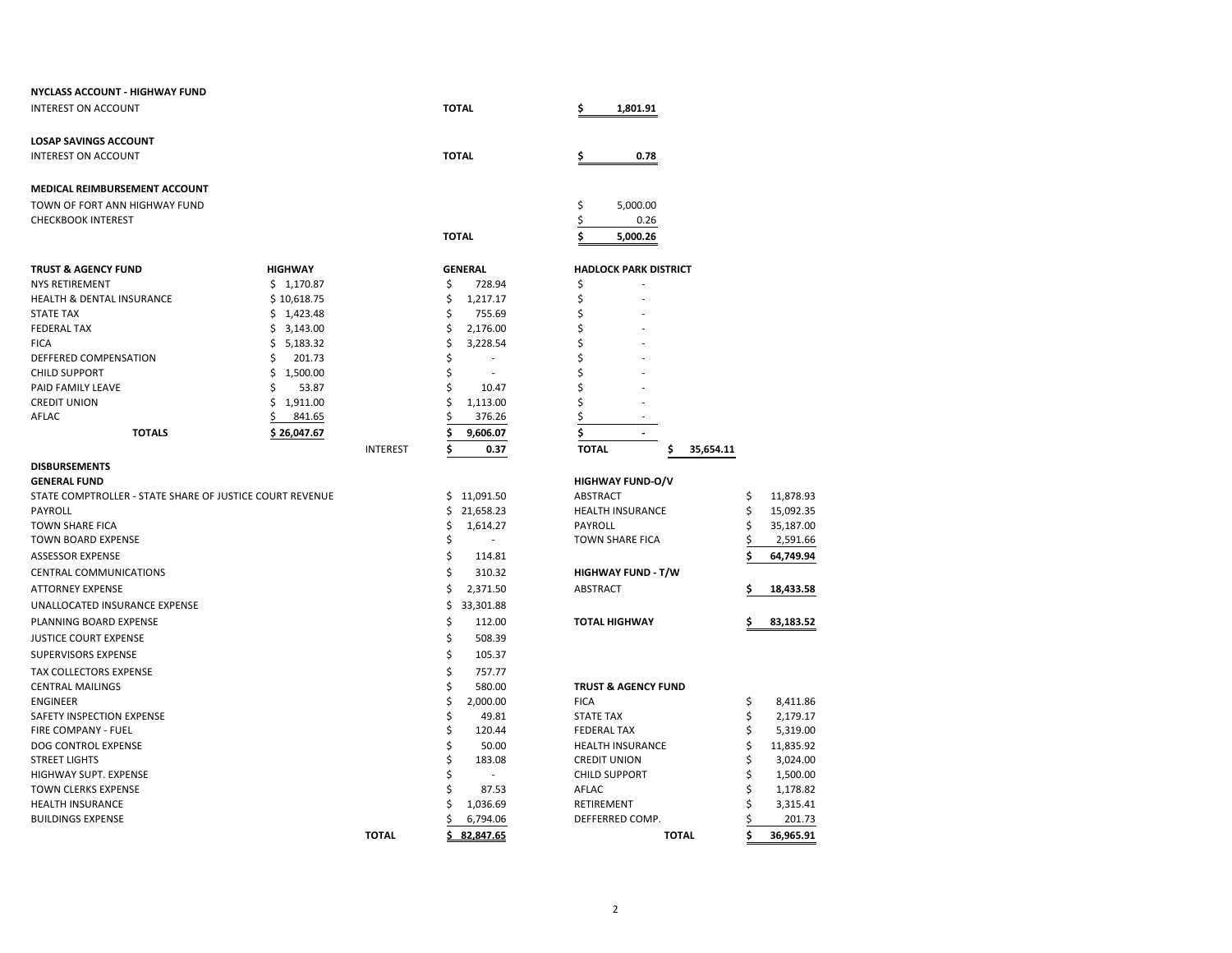| <b>HADLOCK PARK DISTRICT</b>                 | <b>TOTAL</b> | Ś              |
|----------------------------------------------|--------------|----------------|
| <b>HADLOCK DAM PROJECT</b>                   | <b>TOTAL</b> | \$             |
| YOUTH COMMISSION FUND                        | <b>TOTAL</b> | \$             |
| <b>CONSOLIDATED HEALTH</b>                   | <b>TOTAL</b> | \$             |
| <b>NYCLASS ACCOUNT - GENERAL FUND</b>        | <b>TOTAL</b> | \$             |
| <b>HADLOCK PARK DISTRICT SAVINGS ACCOUNT</b> | <b>TOTAL</b> | \$             |
| <b>NYCLASS ACCOUNT - HIGHWAY FUND</b>        |              |                |
| TRANSFER TO HIGHWAY CHECKING ACCOCUNT        | <b>TOTAL</b> | \$60,000.00    |
| <b>LOSAP SAVINGS ACCOUNT</b>                 | <b>TOTAL</b> | \$             |
| <b>MEDICAL REIMBURSEMENT ACCOUNT</b>         |              |                |
| AC TRANSFER TO CDPHP SETTLEMENTS             | <b>TOTAL</b> | \$<br>4,800.07 |